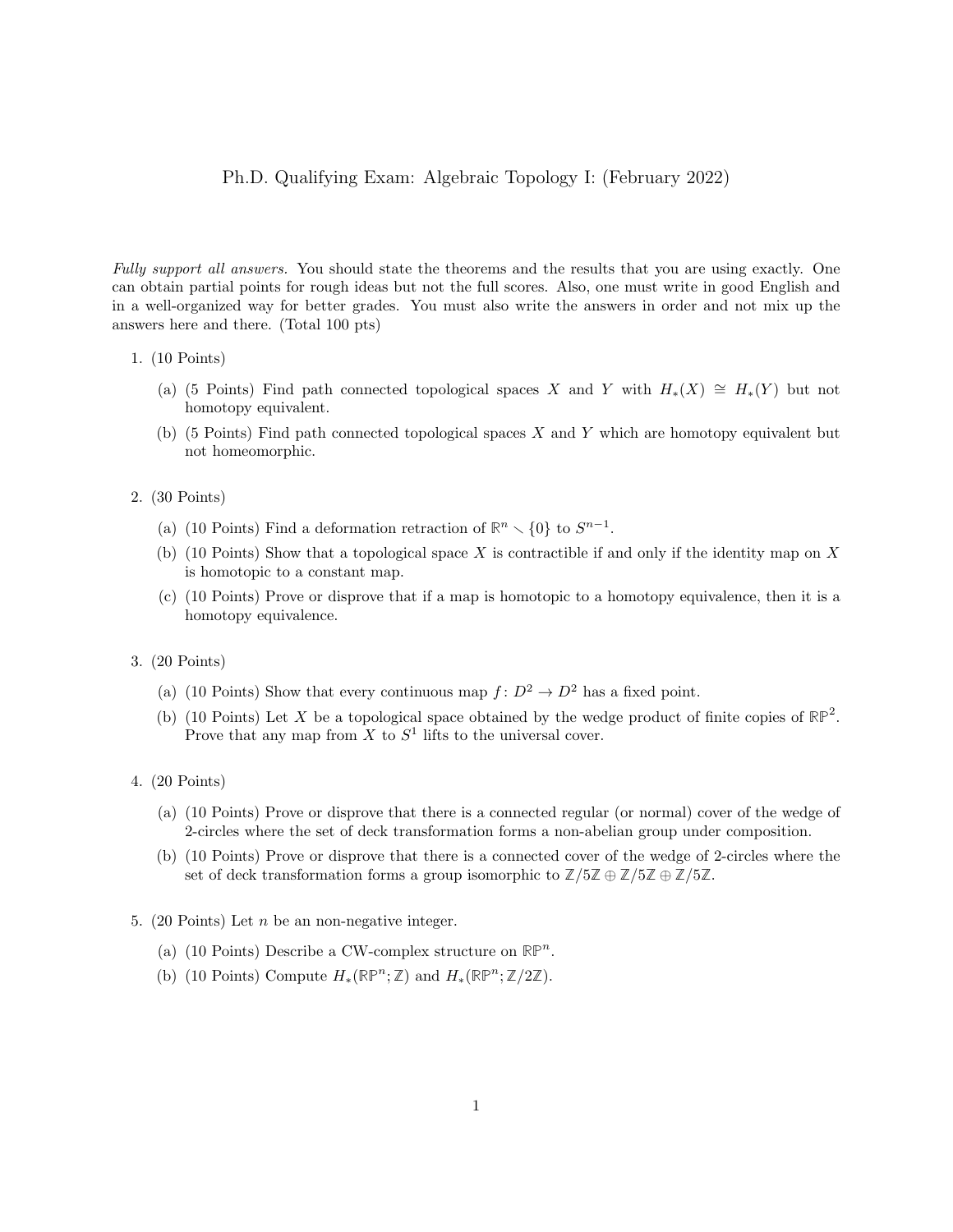#### Ph.D. Qualifying Exam: Algebraic Topology II: (February 2022)

Fully support all answers. You should state the theorems and the results that you are using exactly. One can obtain partial points for rough ideas but not the full scores. Also, one must write in good English and in a well-organized way for better grades. You must also write the answers in order and not mix up the answers here and there. (Total 100 pts)

- 1. (20 Points)
	- (a) (10 Points) Prove or disprove that if there are path connected topological spaces  $X$  and  $Y$  with  $H_*(X) \cong H_*(Y)$  but  $H^*(X) \ncong H^*(Y)$ .
	- (b) (10 Points) Prove or disprove that if there are path connected topological spaces X and Y with  $\pi_1(X) \cong \pi_1(Y)$  and  $H_*(X) \cong H_*(Y)$  but not homotopy equivalent.
- 2. (20 Points) Let X be a closed 5-dimensional manifold with  $\pi_1(X) \cong \mathbb{Z}/3\mathbb{Z}$  and  $H_2(X;\mathbb{Z}) \cong \mathbb{Z}^2 \oplus \mathbb{Z}/5\mathbb{Z}$ .
	- (a) (10 Points) Compute  $H^*(X;\mathbb{Z})$ .
	- (b) (10 Points) Prove or disprove that any CW decomposition of X has at least one 4-cell.
- 3. (20 Points) Let  $n$  be an non-negative integer.
	- (a) (10 Points) Describe a CW-complex structure on  $\mathbb{CP}^n$ .
	- (b) (10 Points) Compute  $H^*(\mathbb{CP}^n; \mathbb{Z})$  and its ring structure.
- 4. (20 Points)
	- (a) (10 Points) Show that a covering map  $p: X \to Y$  induces isomorphism  $p_*: \pi_n(X) \to \pi_n(Y)$  for each  $n \geq 2$ .
	- (b) (10 Points) Show that  $\pi_n(X)$  is abelian for each  $n \geq 2$ .
- 5. (20 Points)
	- (a) (10 Points) Suppose  $S^k \to S^m \to S^n$  is a fiber bundle. Show that  $k = n 1$  and  $m = 2n 1$ .
	- (b) (10 Points) Show that any fiber bundle over [0, 1] is trivial.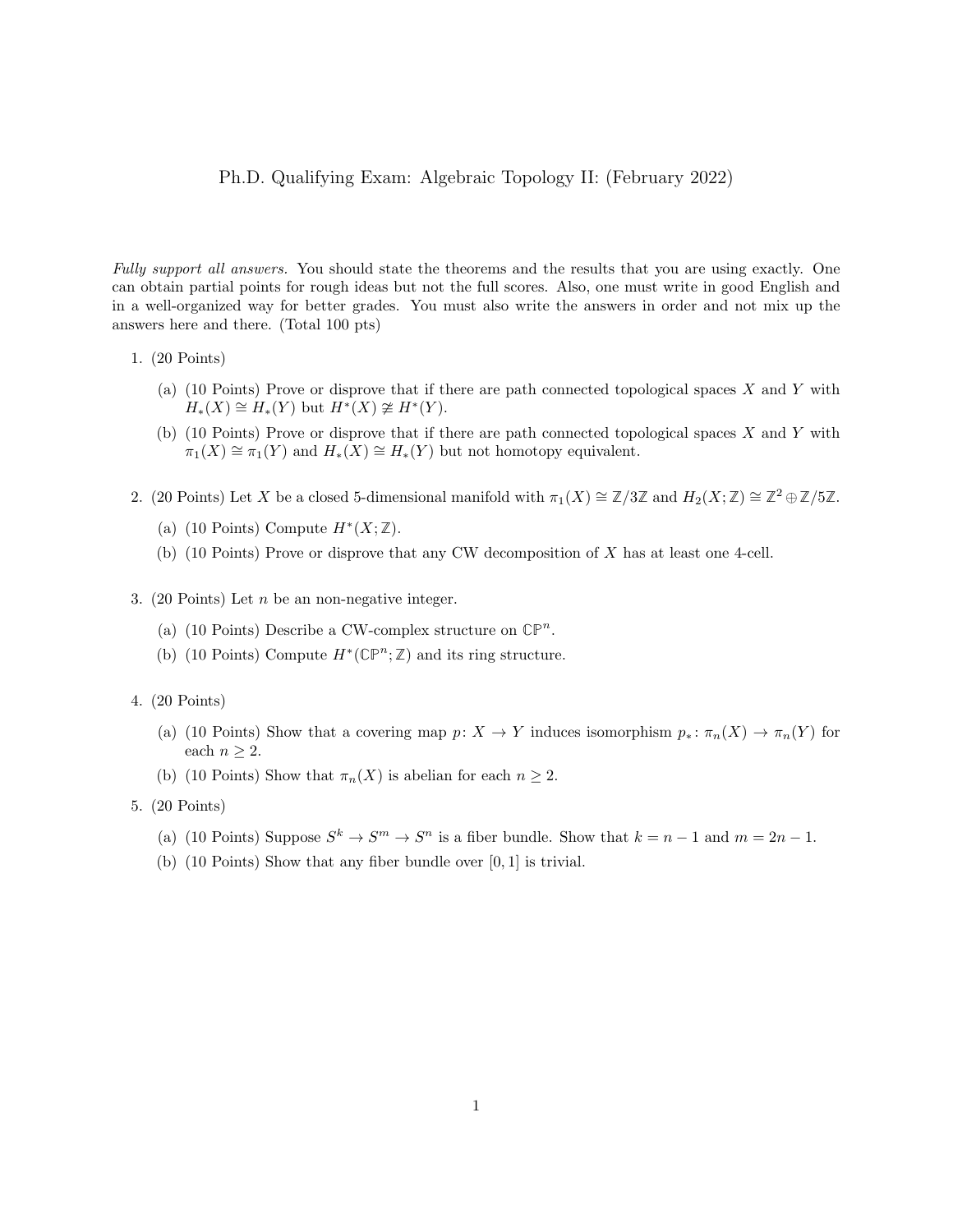## **Ph.D. Qualifying Exam: Algebra I February 2022**

Department of Mathematical Sciences, KAIST

Student ID: Name:

**Note:** Please ensure to use English for your answers

- 1. (15 pts) Let *G* be a group, and let  $G' < G$  be the subgroup generated by elements of the form  $g^{-1}h^{-1}gh$  for any  $g, h \in G$ . Show that *G'* is a *normal* subgroup of *G* and  $G/G'$  is abelian. Furthermore, show that any group homomorphism  $\varphi: G \to H$  to an abelian group *H* factors through *G/G′* .
- 2. (20 pts) Let *G* be a finite group of order *n*, and let *k* be a field such that  $n \in k^{\times}$ . Let *kG* denote the group ring of *G* over *k*. Then for any *kG*-module *V* and a *kG*-submodule  $W \subset V$ , show that there exists a complement  $kG$ -submodule  $W' \subset V$  such that  $V = W \oplus W'$  as  $kG$ -module.
- 3. (30 pts) Let *p* be a prime number
	- (a) (5 pts) Classify groups of order  $p^2$  up to isomorphism.
	- (b) (10 pts) For each group *H* of order  $p^2$  up to isomorphism, explicitly describe its automorphism group  $Aut(H)$  and compute  $|Aut(H)|$ .
	- (c) (10 pts) Let q be a prime less than p. Show that any group G of order  $p^2q$  can be written as

$$
G \cong P \rtimes Q
$$

where *P* (respectively, *Q*) is a *p*-Sylow subgroup (respectively, a *q*-Sylow subgroup) of *G*.

- (d) (5 pts) State and prove a necessary and sufficient condition on *p* and *q* for the existence of non-abelian group of order  $p^2q$ .
- 4. (35 pts) Let *k* be any field. Fix an integer  $n > 0$  and let  $G := GL_n(k)$  denote the group of invertible  $n \times n$  matrices. Write  $V \coloneqq k^n$ .
	- (a) (10 pts) Fix  $\gamma \in G$ , and view *V* as a  $k[T]$ -module via  $f(T) \cdot v := f(\gamma)(v)$  for any  $f(T) \in k[T]$ and  $v \in V$ . Show that there exists a *unique* sequence of non-constant monic polynomials *f*<sub>1</sub>*,*  $\cdots$  *, f<sub>r</sub>*, called the *elementary divisors* of  $\gamma$ , such that we have  $V \cong \bigoplus_{i=1} k[T]/(f_i)$  as *k*[*T*]-modules and we have  $f_{i+1}$ ] $f_i$  for any  $i = 1, \dots, r-1$ . (You may use the fundamental theorem of finitely generated modules over PID without proof, *if* you state it rigorously.)
	- (b) (10 pts) For  $\delta \in G$ , let  $g_1, \dots, g_s$  denote the elementary divisors of  $\delta$ . Show that  $\gamma$  and  $\delta$ are conjugate if and only if  $r = s$  and  $f_i = g_i$  for any  $i = 1, \dots, r$ .
	- (c) (8 pts) Let  $f_1, \dots, f_r \in k[T]$  be monic non-constant polynomials with non-zero constant term, such that  $\sum_{i=1}^{r} \deg(f_i) = n$  and  $f_{i+1} | f_i$  for any  $i = 1, \dots, r-1$ . Show that there exists an element  $\gamma \in G$  whose elementary divisors are  $f_1, \dots, f_r$ .
	- (d) (7 pts) If k is a finite field, then compute the number of conjugacy classes of  $GL_3(k)$  in terms of *|k|*.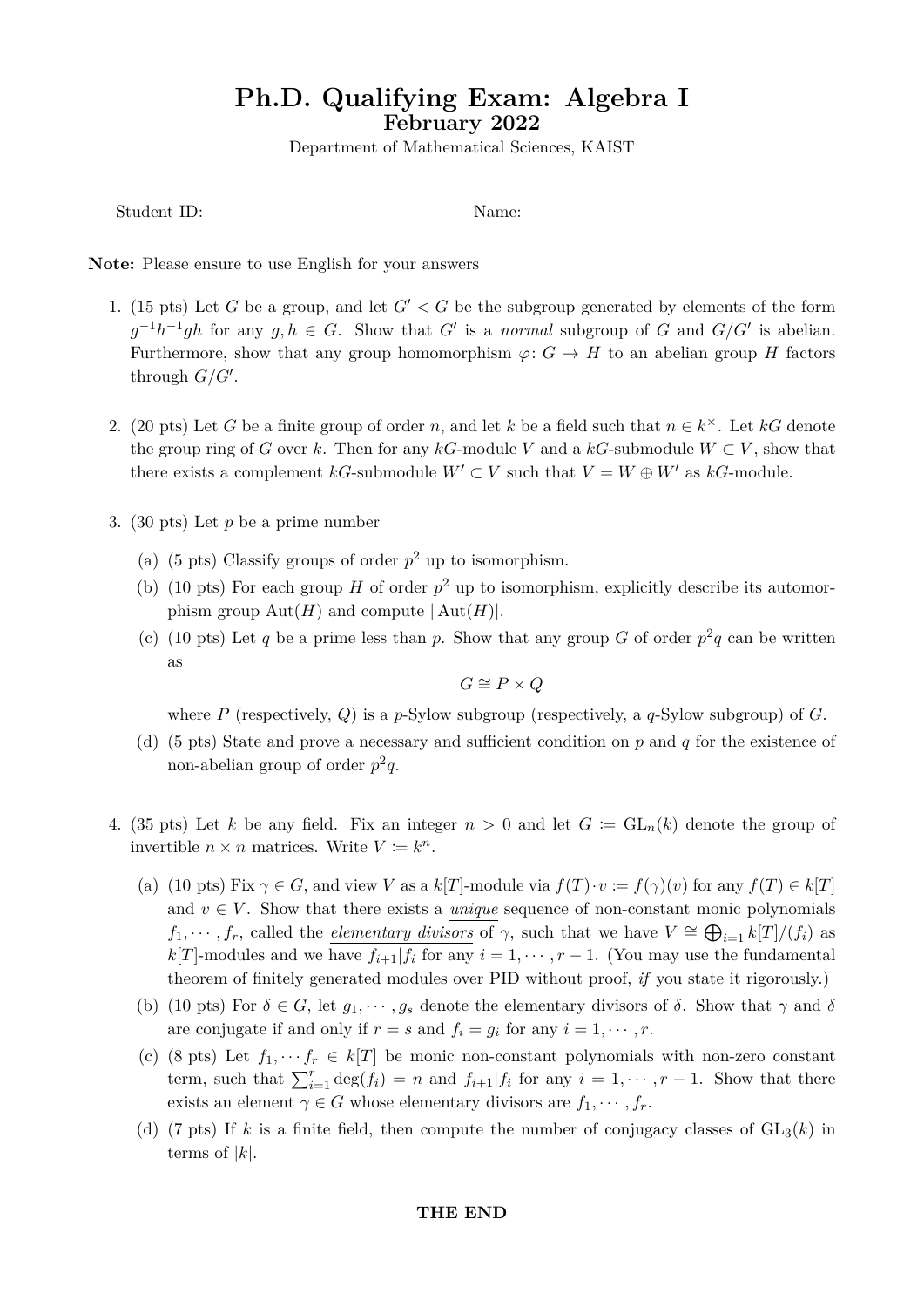## **Ph.D. Qualifying Exam: Algebra II February 2022**

Department of Mathematical Sciences, KAIST

Student ID: Name:

**Note:** Please ensure to use English for your answers

- 1. (10 pts) Let *B* be an integral domain. Suppose that *A* is a subring of *B* that makes *B* a finitely generated *A*-module. Show that *A* is a field if and only if *B* is a field.
- 2. (15 pts) Given a noetherian ring *R*, show that  $R[[X]]$  is noetherian. **Hint:** Mimic the proof of the Hilbert basis theorem.
- 3. (10 pts) Let *k* be a field. Let *E/k* and *F/k* be finite Galois extensions contained in a common field extension *L* of *k*. Let *EF* denote the compositum of *E* and *F* in *L*. Show that *(a) EF* and  $E \cap F$  are Galois extensions of *k*, and *(b)* the natural map  $\phi$ : Gal( $E/Fk$ )  $\rightarrow$  Gal( $E/k$ ) $\times$ Gal( $F/k$ ) induced by the restriction is injective. Finally,  $(c)$  describe the image of  $\phi$ .
- 4. (20 pts) Solve the following problems.
	- (a) (7 pts) Let K be a field containing an algebraically closed field k. Given any integer  $n > 1$ and  $a \in K$ , state and prove a necessary and sufficient condition for  $t^n - a \in K[t]$  to be irreducible. (We do *not* assume that *n* is prime to the characteristic of *K*.)
	- (b) (3 pts) Show that a UFD is integrally closed.
	- (c) (6 pts) Let *R* be a UFD such that  $2 \in R^{\times}$ , and set  $K := \text{Frac}(R)$ . Given a square-free non-unit element  $x \in R$ , explicitly describe the normalization of *R* in  $K(\sqrt{x})$ .
	- (d) (4 pts) Let  $f \in \mathbb{C}[X_1, \dots, X_n]$  be a non-constant *square-free* polynomial. Show that  $\mathbb{C}[X_1, \cdots, X_n, Y]/(Y^2 - f)$  is an integrally closed domain.
- 5. (20 pts) Prove or disprove each of the following claims.
	- (a) (5 pts) Let  $E/F$  and  $L/E$  be finite Galois extensions of fields. Then  $L/F$  is also Galois.
	- (b) (7 pts) Let *R* be a commutative ring. Then there exists a natural *R*-algebras isomorphism  $R[\frac{1}{f}]$  $\frac{1}{f}]\otimes_R R[\frac{1}{g}]$  $\frac{1}{g}$  ≥  $R[\frac{1}{fg}]$ , where  $R[\frac{1}{f}]$  $\frac{1}{f}$  is the localization of *R* with respect to  $\{1, f, f^2, \dots\}$ .
	- (c) (8 pts) Given a field extension  $K/k$ , there exists a natural *k*-algebra isomorphism  $K(X_1, \dots, X_r) \cong$  $K \otimes_k k(X_1, \dots, X_r)$ , where  $X_i$ 's are algebraically independent variables.
- 6. (25 pts) Let  $f(X) \coloneqq X^4 + aX^2 + b$  be an *irreducible* polynomial over  $\mathbb Q$  with roots  $\pm \alpha, \pm \beta$ . Let *K* be the splitting field of  $f(X)$  over  $\mathbb Q$ .
	- (a) (15 pts) Show that  $Gal(K/\mathbb{Q})$  is a subgroup of  $D_8$ , the dihedral group of order 8.
	- (b) (10 pts) Show that Gal( $K/\mathbb{Q}$ ) is *(a)* cyclic of order 4 iff  $\alpha/\beta \beta/\alpha \in \mathbb{Q}$ , *(b)* a Klein 4-group iff  $\alpha\beta \in \mathbb{Q}$  or  $\alpha^2 - \beta^2 \in \mathbb{Q}$ , and *(c)*  $D_8$  otherwise.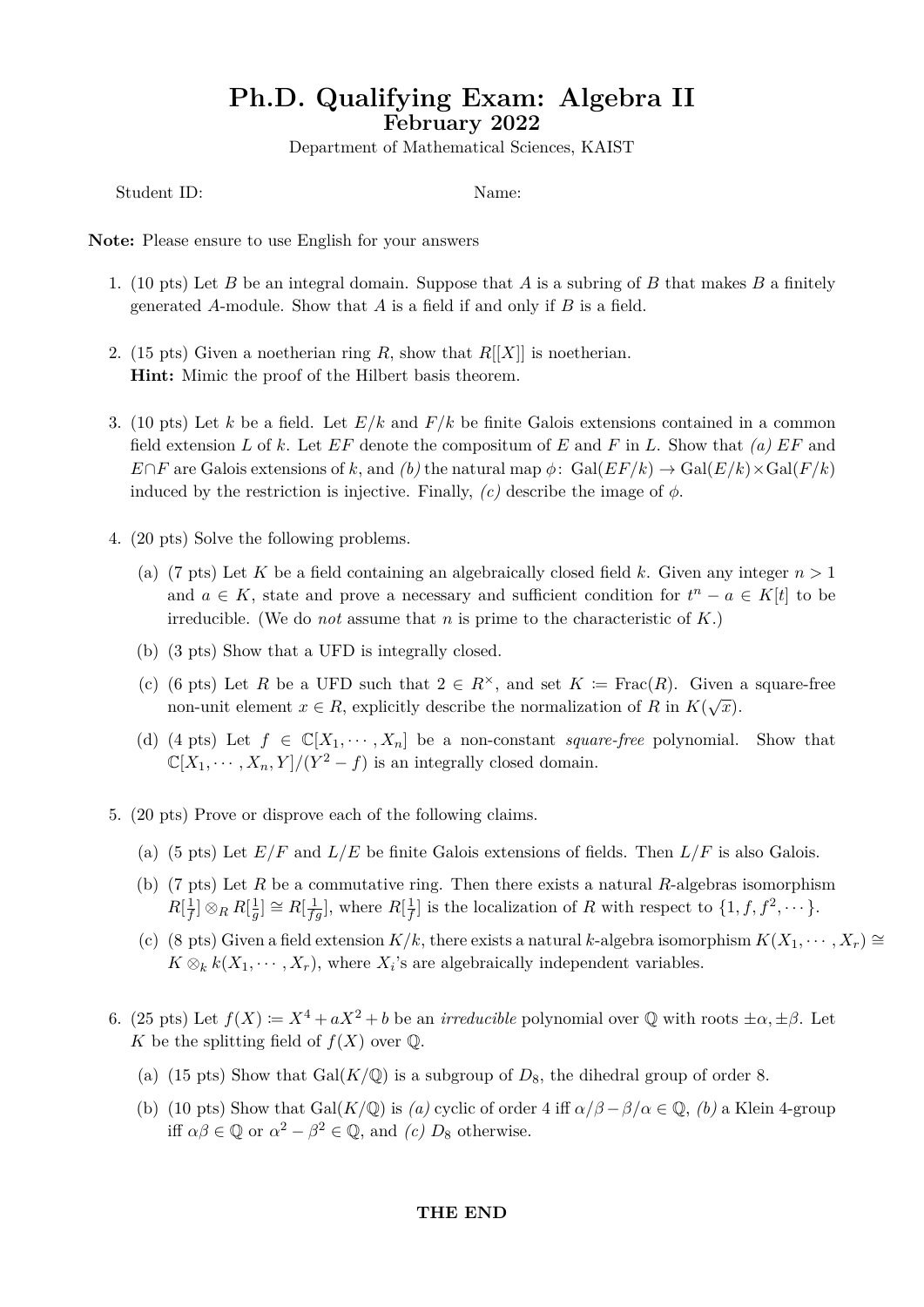### Ph.D. Qualifying Exam: Differential Geometry February 2022

Student ID: Name:

Note: Be sure use English for your answers.

All considered manifolds below are smooth manifolds without boundary.

- 1. [15 pts] Let  $F: M \to N$  be a smooth map between two smooth manifolds. The global differential map  $dF: TM \to TN$  is given by  $dF(v) = dF_p(v)$ for  $v \in T_pM$ , where  $dF_p: T_pM \to T_{F(p)}N$  is the differential of F (or the tangent map of  $F$ ) at  $p$ . Show that  $dF$  is a smooth map.
- 2. [15 pts] Let M be a compact smooth manifold and let V be a smooth vector field on M. Denote the flow generated by V by  $\theta_t : M \to M$ , i.e.

$$
\frac{d\theta_t}{dt}(p) = V_{\theta_t(p)} \quad \text{for every } p \in M.
$$

Given a smooth function  $f : M \to \mathbb{R}$ , prove that

$$
f(\theta_1) - f(\theta_0) = \int_0^1 \theta_t^*(df)(V)dt.
$$

3. [20 pts = 10 pts + 10 pts] Let  $\omega$  be the 2-form on  $\mathbb{R}^3 \setminus \{0\}$  defined by

 $\omega = (x^2 + y^2 + z^2)^{-3/2} (xdy \wedge dz - ydx \wedge dz + zdx \wedge dy).$ 

- (a) Let  $\iota : \mathbb{S}^2 \to \mathbb{R}^3$  be the inclusion map. Let  $p \in \mathbb{S}^2$  and  $v_1, v_2$  be an (positive) oriented orthonormal basis of  $T_p \mathbb{S}^2 \subset T_p \mathbb{R}^3$  with respect to the standard Euclidean inner product in  $T_p \mathbb{R}^3 \cong \mathbb{R}^3$ . Show that  $(\iota^*\omega)_p(v_1,v_2)=1.$
- (b) Show that  $\omega$  is closed but not exact on  $\mathbb{R}^3 \setminus \{0\}.$
- 4. [15 pts] A Riemannian metric on a smooth manifold M is a smooth symmetric covariant 2-tensor field on  $M$  that is positive definite at each point, i.e., a smooth section  $g: M \to T^*M \otimes T^*M$  such that at each point  $p \in M$ ,  $g_p: T_pM \times T_pM \to \mathbb{R}$  is a symmetric positive bilinear form. Show that every smooth *n*-manifold,  $n \geq 1$ , admits a Riemannian metric.
- 5. [15 pts] Let M be a smooth m-dimensional manifold and  $f : M \to \mathbb{R}$  is a smooth function. Let  $N \subset M$  be an embedded smooth  $(m-1)$ -dimensional submanifold which is defined by  $g(x) = 0$ , where  $g : M \to \mathbb{R}$  is a smooth function for which 0 is a regular value. Suppose the restriction  $f_{|N}$  of f to N attains its maximum or minimum on N at some point  $p \in N$ . Show that  $df_p = \lambda dg_p$  for some real number  $\lambda$ . (*hint.* show that ker( $dg_p$ ) =  $T_pN$ )
- 6. [20 pts = 10 pts+10 pts]
	- (a) Show that there is a nowhere vanishing smooth vector field on  $\mathbb{S}^1$ .
	- (b) Let  $\mathbb{T}^2 = \mathbb{S}^1 \times \mathbb{S}^1$  be the torus (with the standard product smooth structure). Show that its tangent bundle  $T\mathbb{T}^2$  is diffeomorphic to  $\mathbb{T}^2 \times$  $\mathbb{R}^2$ .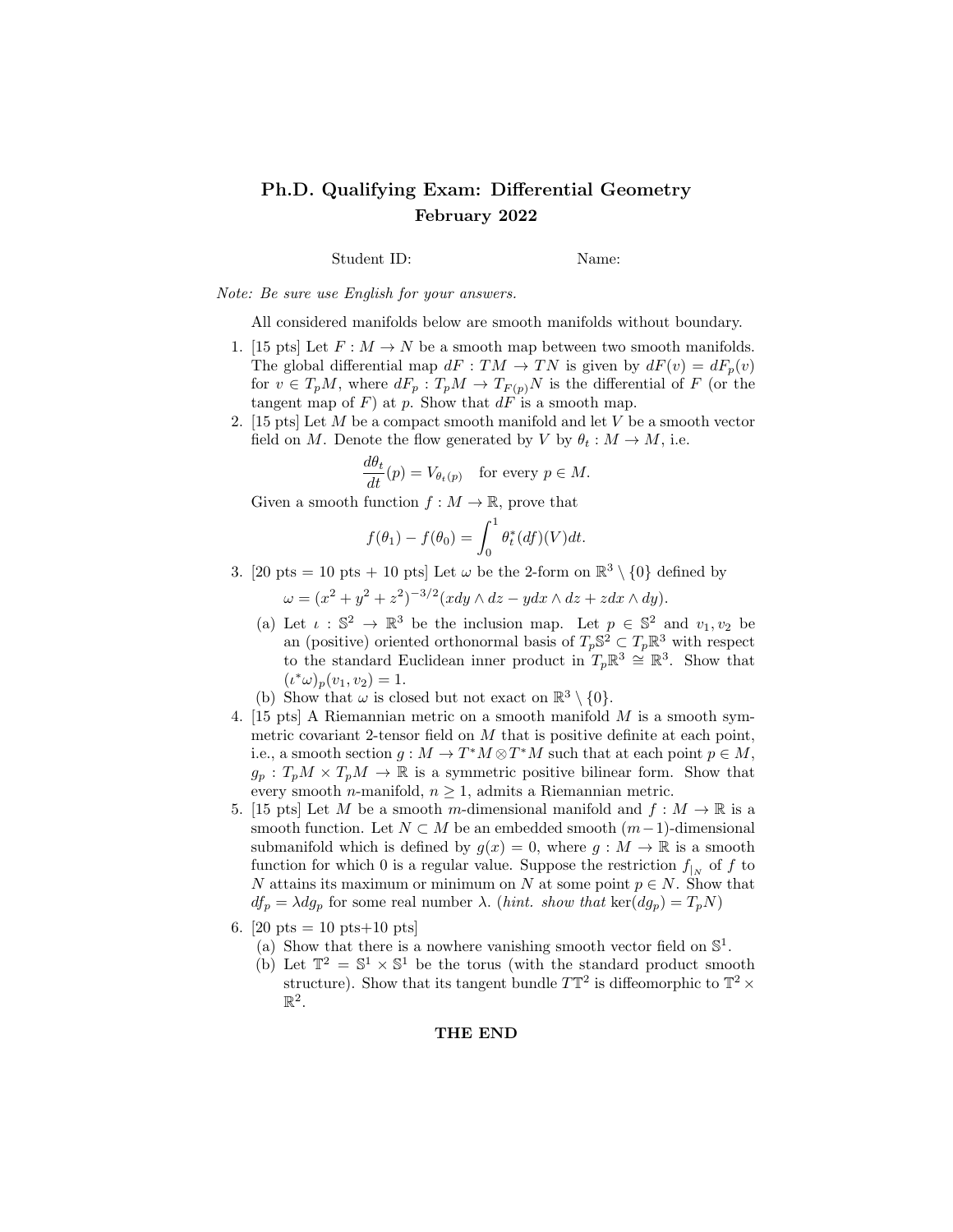#### 2022 QUALIFYING EXAM - COMPLEX ANALYSIS

**Problem 1.** (20 pt) Let  $\{a_n\}_{n=1}^{\infty} \subset \mathbb{C}$  be a sequence such that  $\sum_{n=1}^{\infty}$ 1  $|a_n|$ diverges but  $\sum_{n=1}^{\infty}$ 1  $\frac{1}{|a_n|^2}$  converges. Find an entire function that has zeros only at  $\{a_n\}_{n=1}^{\infty}$ . (You need to verify that your example is entire.)

**Problem 2.** (20 pt) Let  $f: D \to D$  be analytic in a simply connected domain  $D \subsetneq \mathbb{C}$  having a fixed point in D. Show that  $|f'(a)| \leq 1$  for all  $a \in D$ . Show if  $|f'(a)| = 1$  for some  $a \in D$ , then f is bijective on D.

**Problem 3.** (15pt) Let D be a domain and  $f: D \to \mathbb{C}$  be an analytic function with  $f'(a) \neq 0$  for some  $a \in D$ . Show that the derivative  $df(a)$  is a composition of rotation and dialation in  $\mathbb{C}$ . (Here,  $df(a)$  is the gradient of f, when one understand  $f: D \subset \mathbb{R}^2 \to \mathbb{R}^2$ 

**Problem 4.** (20pt) Let D be a connected domain and  $\{f_n\}$  a sequence of injective analytic functions on D. Assume that  $\{f_n\}$  converges uniformly on each compact subset of  $D$ . Show that the limit function  $f$  is either injective or constant.

**Problem 5.** (15pt) Let f be analytic and satisfy  $|f(z)| \leq M$  on  $|z |z_0| < R$  for some  $M, R > 0$ . Show that if  $f(z)$  has a zero of order m at  $z_0$ , then

$$
|f(z)| \le \frac{M}{R^m}(z - z_0)^m, \qquad |z - z_0| < R.
$$

Show that if the equality holds at some point, then  $f(z) = C(z - z_0)^m$ for some  $C$ .

**Problem 6.** (10pt) Let D be a domain and  $f: D \to \mathbb{C}$  be an analytic function. Assume that  $f(a_n) = 0$  for all n, where  $\{a_n\}_{n=1}^{\infty} \subset D$  is a convergent sequence in  $\mathbb C$ . Prove or disprove that  $f \equiv 0$ .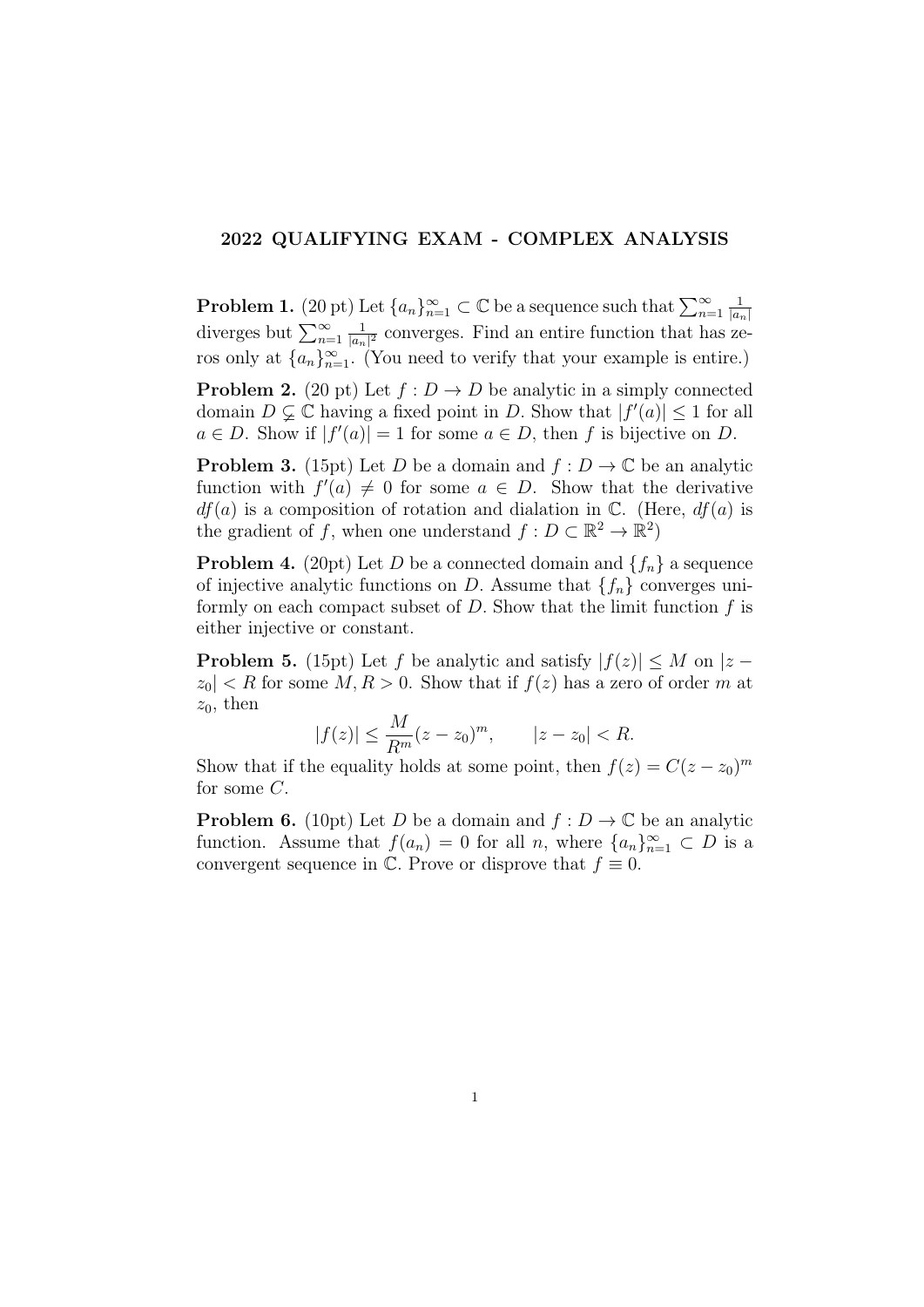## Ph.D. Qualifying Exam: Numerical Analysis February 2022

- 1. [10 points each] Let  $x_0 < x_1 < \cdots < x_n$  be given real numbers. Let  $f(x_0), f(x_1), \cdots, f(x_n)$ be the values at the nodes and  $f'(x_0)$  and  $f'(x_n)$  be the values of the derivative at the end points of a smooth function  $f(x)$ .
	- (a) Derive a formula for the polynomial of the lowest degree that interpolates this data.
	- (b) Derive an error estimate for the interpolating polynomial assuming that the function  $f(x)$  has as many derivatives as needed for your analysis.
- 2. (a) [15 points] Consider  $\{p_i(x)\}_{i=0}^{\infty}$ , a family of orthogonal polynomials associated with the inner product

$$
\langle f, g \rangle = \int_{-1}^{1} f(x)g(x) w(x) dx, \quad w(x) > 0 \quad \text{for} \quad x \in (-1, 1),
$$

where  $p_i(x)$  is a polynomial of the degree i. Let  $x_0, x_1, \ldots, x_n$  be the roots of  $p_{n+1}(x)$ . Construct an orthonormal basis in the subspace of polynomials of degree less than or equal to n such that, for any polynomial in this subspace, the coefficients of its expansion into the basis are equal to the scaled values of this polynomial at the nodes  $x_0, x_1, \ldots, x_n$ .

(b) [10 points] Discuss in some (qualitative) detail how you would go about obtaining, in an efficient way, an accurate value for

$$
\int_{-1}^{1} \frac{1+|x^2-1/4|}{\sqrt{1-x^2}} dx.
$$

Justify your approach, by citing relevant facts about the quadrature rule(s) you are proposing to use.

- 3. (a) [6 points] Give a locally convergent method for determining the fixed point  $\xi = \sqrt[3]{2}$ of  $\Phi(x) := x^3 + x - 2$ .
	- (b) [9 points] The polynomial  $p(x) = x^3 x^2 x 1$  has its only positive root near  $\xi = 1.839...$  Without using  $p'(x)$ , construct an iteration function  $\Phi(x)$  having the fixed point  $\xi = \Phi(\xi)$  and having the property that the iteration converges for any starting point  $x_0 > 0$ .
- 4. An algorithm (attributed to Eudoxos) generating a sequence of increasingly accurate approximations to the length of the diagonal of the unit square has been know in ancient Greece. Starting with  $p_0 = q_0 = 1$ , and defining the iteration as  $p_{n+1} = p_n + q_n$ , and Greece. Starting with  $p_0 = q_0 = 1$ , and defining the relation as  $p_{n+1} = p_n + q_{n+1} = p_{n+1} + p_n$ ,  $n = 0, 1, 2, \ldots$ , then the ratio  $q_n/p_n$  converges to  $\sqrt{2}$  as  $n \to \infty$ .
	- (a) [10 points] Prove convergence of this algorithm using the power method.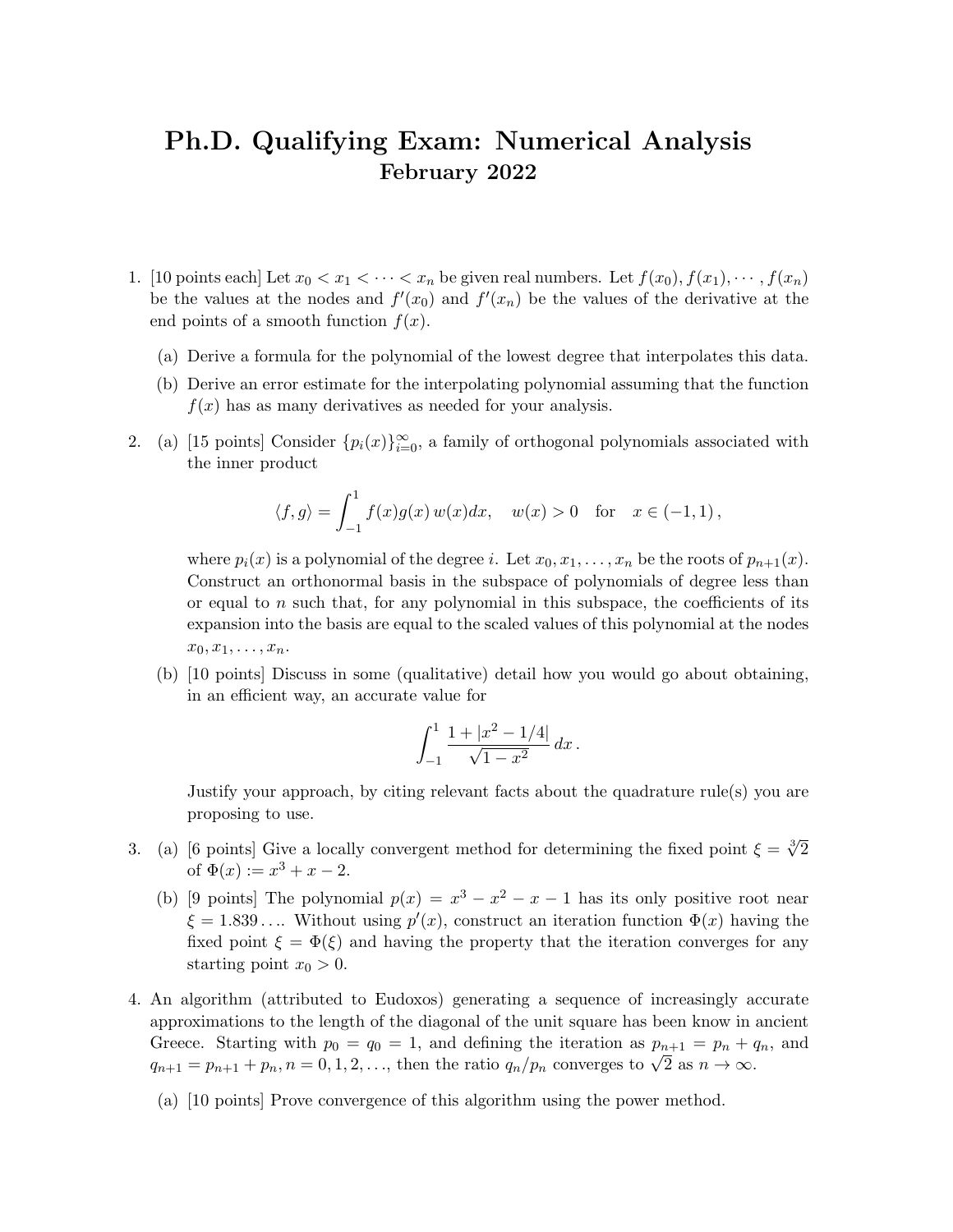(b) [5 points] Give an expression that determines how many iterations are needed in order to achieve the accuracy

$$
\left|\sqrt{2} - \frac{q_n}{p_n}\right| \le 10^{-8}\,?
$$

- 5. Consider the real system of linear equations  $Ax = b$ , where A is nonsingular and satisfies  $(x, Ax) > 0$  for all real  $x \neq 0$ , where  $(x, y) = x<sup>T</sup>y$  is the Euclidean inner product.
	- (a) [5 points] Show that  $(x, Ax) = (x, Mx)$  for all real x, where  $M = (A + A^T)/2$  is the symmetric part of A.
	- (b) [8 points] Prove that  $(x, Ax)/(x, x) \ge \lambda_{\min}(M) > 0$ , where  $\lambda_{\min}(M)$  is the smallest eigenvalue of M.
	- (c) [12 points] Consider the iterative sequence  $x_{n+1} = x_n + \alpha_n r_n$ , where  $r_n = b Ax_n$  is the residual, and  $\alpha_n$  is chosen to minimize  $||r_{n+1}||_2$  as a function of  $\alpha_n$ . Prove that

$$
\frac{\|r_{n+1}\|_2}{\|r_n\|_2} \le \left(1 - \frac{\lambda_{\min}(M)^2}{\lambda_{\max}(A^T A)}\right)^{1/2}.
$$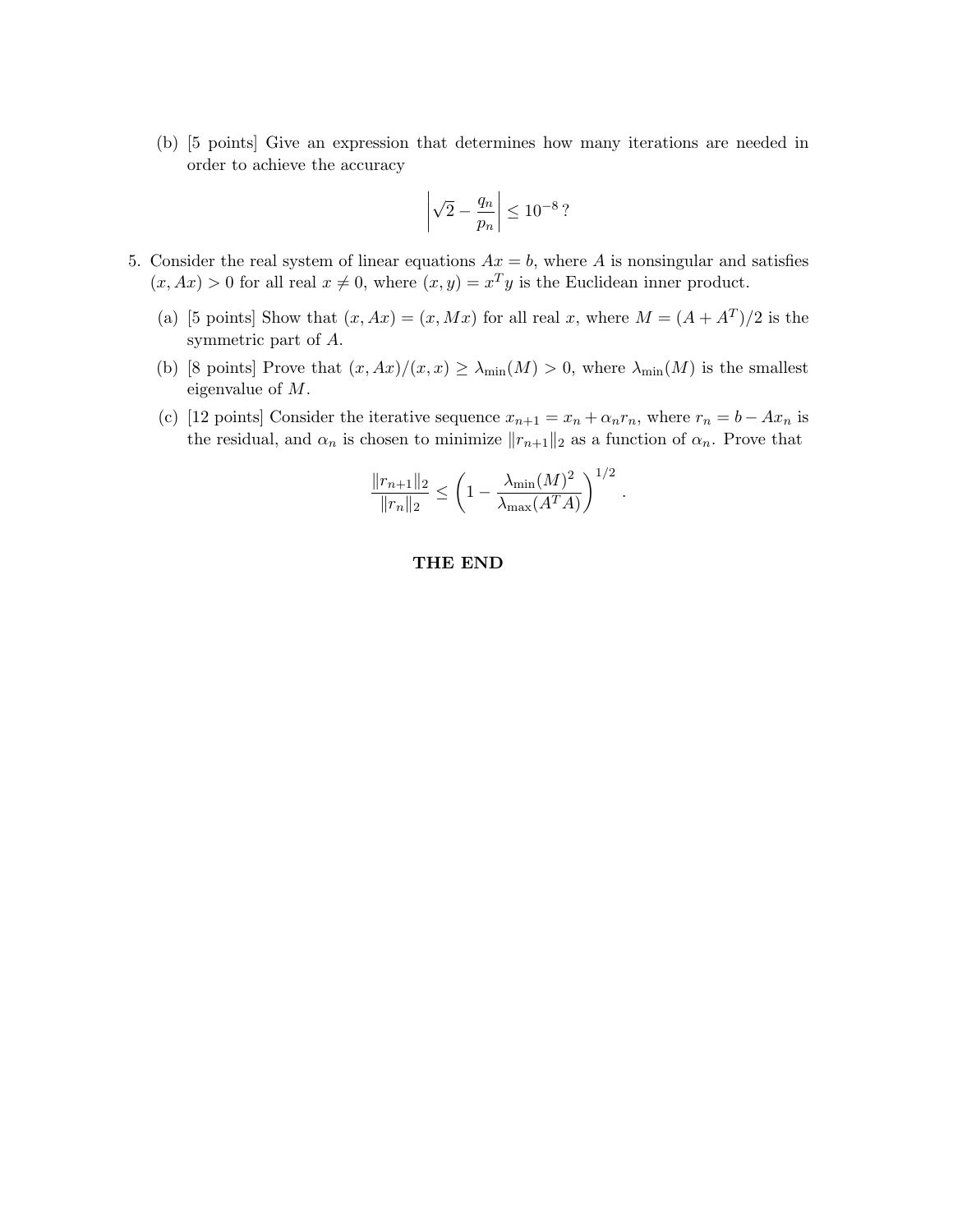# Ph.D. Qualifying Exam: Real Analysis February 2022

Student ID: Name:

Note: Be sure to use English for your answers.

1. For a given set  $E \in \mathbb{R}^k$ , define  $\mathcal{O}_n = \{x \in \mathbb{R}^n : d(x, E) < 1/n\}.$ 

- (a) [10 pts] Show that  $m(E) = \lim_{n\to\infty} m(\mathcal{O}_n)$  if E is compact, where m is the Lebesgue measure.
- (b) [10 pts] Show that the conclusion in (a) may be false for E closed and unbounded; or E open and bounded.
- 2. [15 pts] Show that  $f * g$  is uniformly continuous when f is integrable and g is bounded.
- 3. [15 pts] Suppose that f is integrable on  $\mathbb{R}^k$ . For each  $\alpha > 0$ , define  $E_{\alpha} = \{x \in$  $\mathbb{R}^k : |f(x)| > \alpha$ . Prove that

$$
\int_{\mathbb{R}^k} |f(x)| dx = \int_0^\infty m(E_\alpha) d\alpha.
$$

(Here, m is the Lebesgue measure.)

4. [15 pts] Let H be a Hilbert space and  $T : \mathcal{H} \to \mathcal{H}$  a bounded linear operator. If T is self-adjoint, prove that

$$
||T|| = \sup_{x \in \mathcal{H}} \{ |\langle Tx, x \rangle| : ||x|| \le 1 \}.
$$

5. [15 pts] Suppose that  $(X, \mu)$  is a measure space such that  $\mu(A) > 0 \Rightarrow \mu(A) \ge 1$ . Prove that, if  $1 \leq p \leq q \leq \infty$ , then

 $||f||_{L^{\infty}(X,\mu)} \leq ||f||_{L^{q}(X,\mu)} \leq ||f||_{L^{p}(X,\mu)} \leq ||f||_{L^{1}(X,\mu)}.$ 

- 6. Let  $C([a, b])$  be the vector space of continuous functions on the closed and bounded interval  $[a, b]$ . Prove the following:
	- (a) [10 pts] For a given Borel measure  $\mu$  on this interval with  $\mu([a, b]) < \infty$ ,

$$
f \mapsto \ell(f) = \int_a^b f(x) \, d\mu(x)
$$

is a linear functional on  $C([a, b])$ , which is positive in the sense that  $\ell(f) \geq$ 0 if  $f \geq 0$ .

(b) [10 pts] For any positive linear functional  $\ell$  on  $C([a, b])$ , there exists a unique finite Borel meausre  $\mu$  such that

$$
\ell(f) = \int_a^b f(x) \, d\mu(x)
$$

for all  $f \in C([a, b])$ .